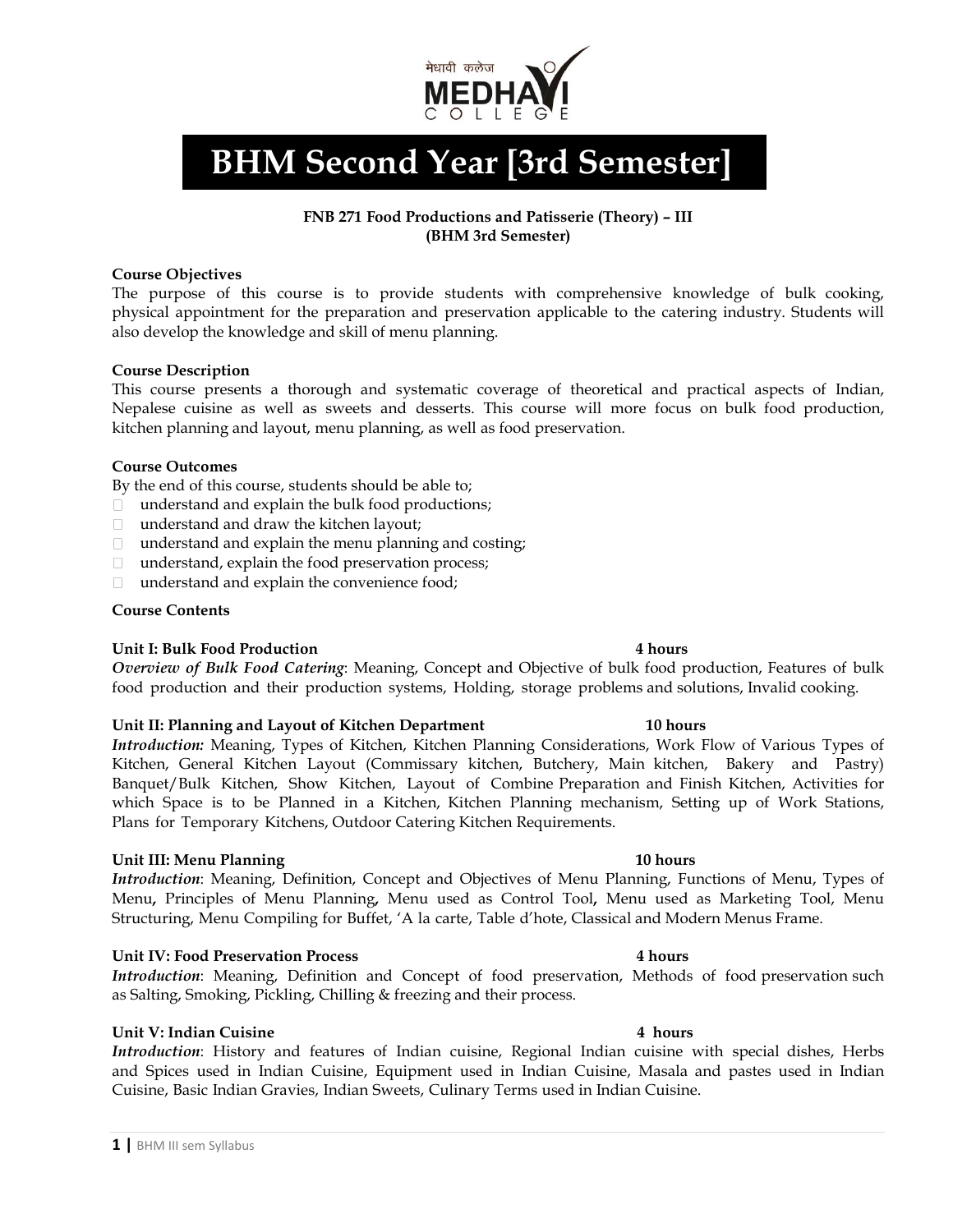## **Unit VI: Nepalese Cuisine 4 hours**

*Introduction:* History and Features of Nepalese Cuisine, Regional Nepalese Cuisine with Special dishes, Herbs and Spices used in Nepalese Cuisine, Equipment used in Nepalese Cuisine, Social and Ritual Significance of Nepalese Ethnic Foods, Culinary Terms used in Nepalese Cuisine.

## **Unit VII: Breakfast 2 hours**

*Introduction*: Meaning and Concept of Breakfast, Types of Breakfast, Food Items of Continental, English, American, Indian, Nepalese Breakfast Menus.

## **Unit VIII: Convenience Food 3 hours**

*Introduction*: Meaning and Concept of Convenience Foods, Importance of Convenience Food in Catering Industry, Various Stages of Preparation of Convenience Foods.

## **Unit IX: Sweets and Desserts 3 hours**

*Introduction*: Meaning and Definition of Hot and Cold Sweets and Dessert, Common Varieties of Continental and Oriental Sweets and Desserts, Presentation of Sweets and Desserts**.**

## **Unit X: Kitchen Stewarding 4 hours**

*Introduction*: Organization chart of kitchen stewarding, Job Responsibilities of Stewarding Staffs, Types of Dish Washer, Process of Dish Washing.

## **Basic Texts**

Foskett, D. &Ceserani, V. *Theory of Catering.*London: Book Power. Bali, P. V. *Food Production Operations.*New Delhi: Oxford Press Publication.

## **References**

Arora, K. *Theory of Cookery.* New Delhi:Franks Bros. & Co. Ltd.

Bali*, P. S. International Cuisine and Food Production Management.*New Delhi: Oxford Press Publication. Bali, P. S. *Quantity Food Production Operations.* New Delhi: Oxford Press Publication. Pauli. E. *Classical Cooking the modern way.* New York: Van Nostrand Reinhold. Gringson, J. *The Book of Ingredient.*Spain: Michel Joshef Ltd. Bajekar, M, Fernandez, R, Husain, S. &Kanani, M. *Complete Indian Cooking*: India: Modern Books International. Singh, J. I & Gupta, P. D. *Prasad*: India: Allied Publishers Pvt. Ltd.

## **FNB 191 Food Productions and Patisserie (Practical) – III (BHM 3rd Semester)**

## **Course Objectives**

The purpose of this course is to provide students with comprehensive knowledge and skill of Indian and Nepalese cuisine applicable to the catering industry. Students will also develop safe and hygienic work habits and right attitude towards the trade and gain basic handling, preparing and presentation food articles by using different methods of cooking.

## **Course Description**

This course presents a thorough and systematic coverage of principle and practices of Indian and Nepalese ethnic cuisine and breakfast preparations.

## **Course Outcomes**

By the end of this course, students should be able to;

- □ prepare Indian and Nepalese appetizers;
- prepare Indian and Nepalese soups;
- prepare Indian and Nepalese main courses;
- $\Box$  prepare Indian and Nepalese accompaniments;
- prepare Indian and Nepalese sweets and desserts;
- □ prepare Indian and Nepalese sweets;

**Course Contents 24 hours**

| -----------------               | -------- |
|---------------------------------|----------|
| <b>4 Course Indian Menus</b>    | 5 hours  |
| <b>4 Courses Nepalese Menus</b> | 3 hours  |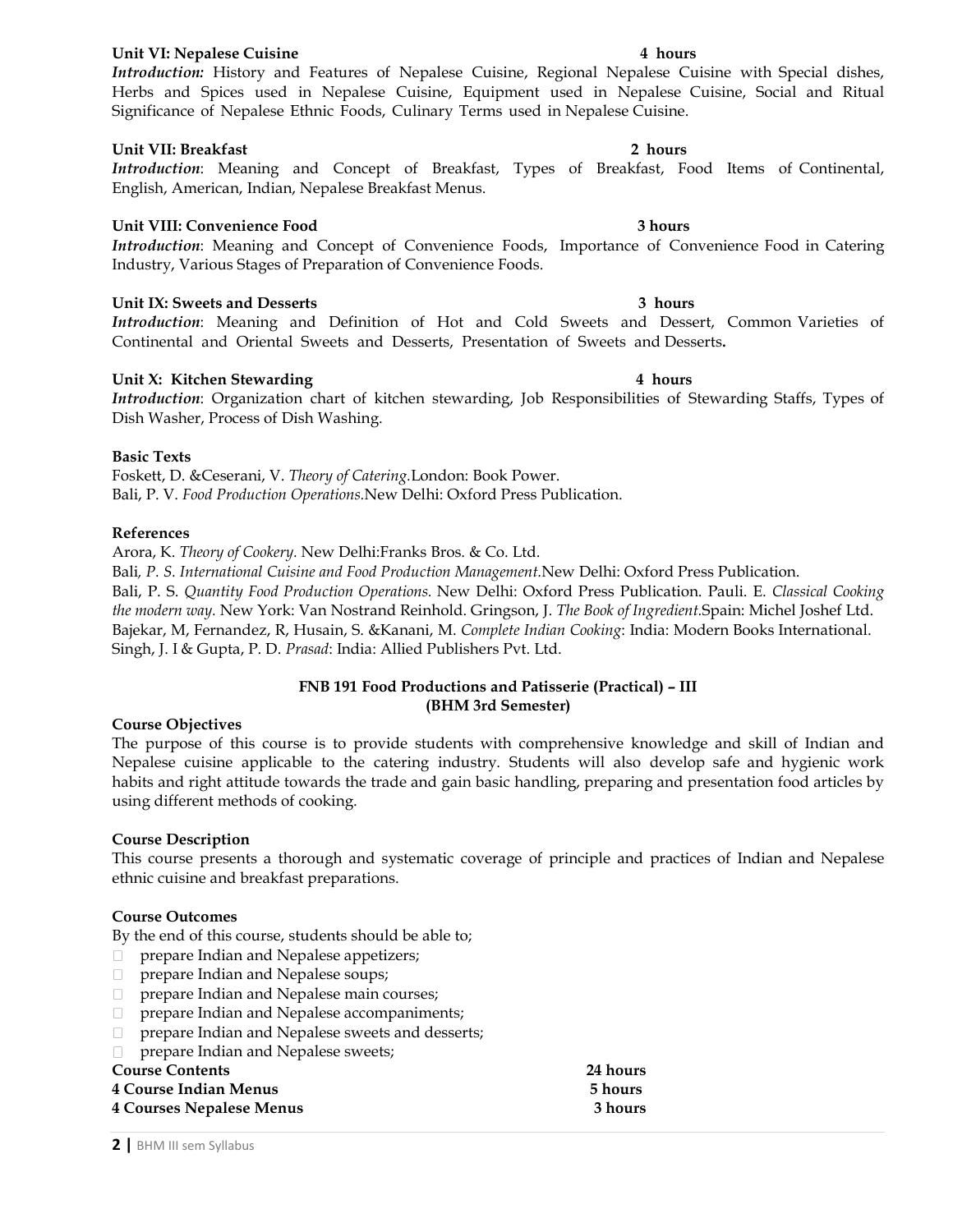## **3 Breakfast Menus (Demonstration of American/English, Indian, Nepali) 9**

Indian and Nepalese Cuisine Includes Appetizers, Soups, Main Course with Accompaniments & Garnishes and Sweets.

Breakfast should cover Breads/Toast, Pancakes, Cereals, Roti, Paratha, Eggs Preparations with accompaniments, Hot Beverages.

## **Basic Texts**

Philip, T. *Modern Cookery:* Chennai: Orient Blackwan Pvt. Bali, P. V. *Food Production Operations.* New Delhi: Oxford Press Publication.

## **References**

Bali, P. S*. International Cuisine and Food Production Management:* New Delhi: Oxford Press Publication. Bajekar, M, Fernandez, R, Husain, S. & Kanani, M. *Complete Indian Cooking*: India: Modern Books International. Singh, J. I & Gupta, P. D. *Prasad*: India: Allied Publishers Pvt. Ltd.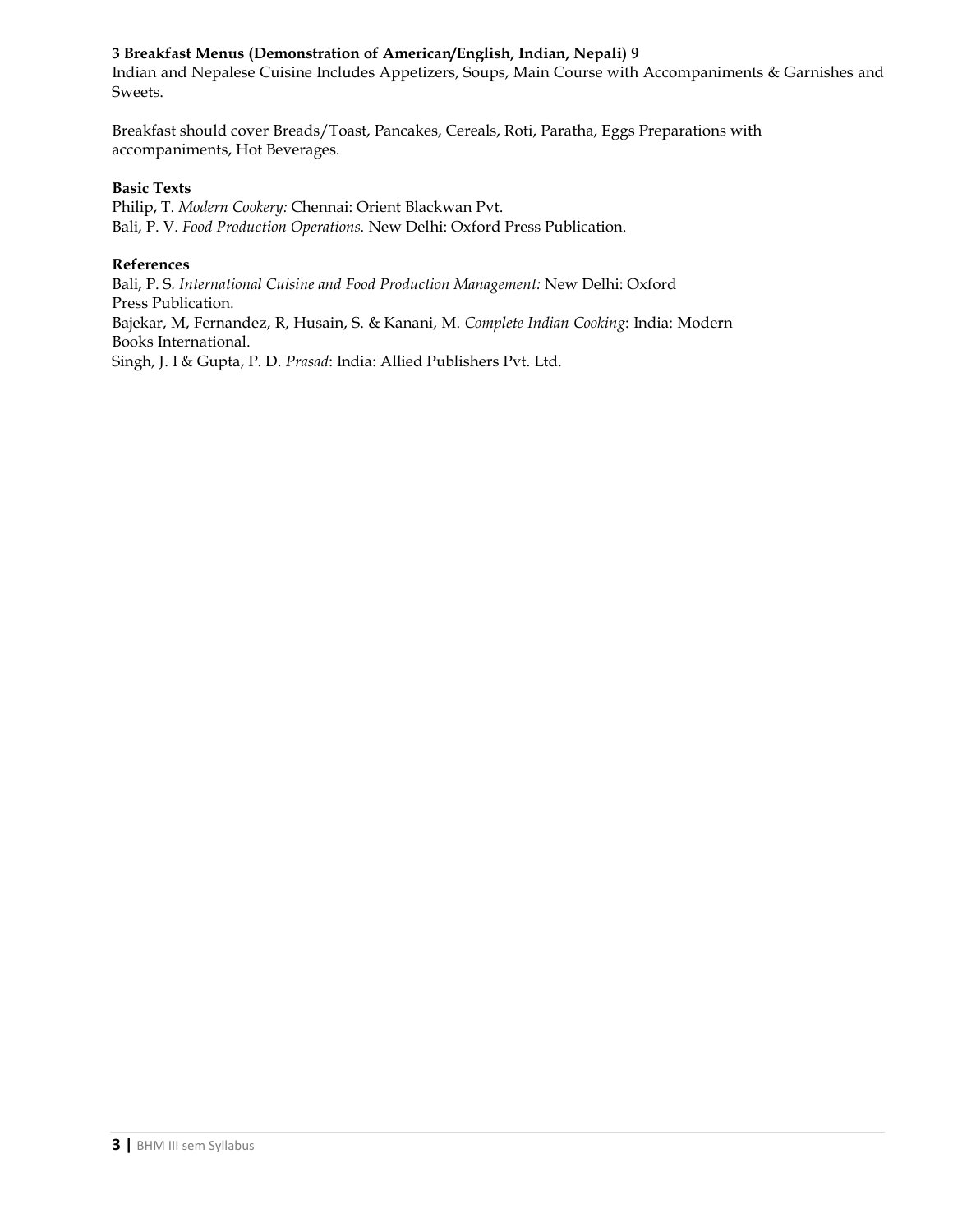## **FNB 292 Food and Beverage Service (Theory) – III (BHM 3rd Semester)**

## **Course Objectives**

The aim of this course is to help students understand, gain knowledge, and develop an appreciation of the multifaceted elements of food and beverage operations management by exploring all aspects of the field including: fermented beverage and their types, origin, managerial aspects of menu planning and its role in success of business and the focus will be on the cost control, elements of food and beverage, the instructor will also introduce lectures on other aspects of the department.

## **Course Description**

This topic develops knowledge and skills related to the production and service of beverages.

Of importance is the service of alcohol and the legal responsibilities for the hospitality employee. Students should think critically on issues that impact on beverage production and services such as the consequences of societal obligations related to the service of alcoholic beverages. This course presents a thorough and systematic coverage of theoretical and practical aspects of food and beverage service operations and management.

## **Course Outcomes**

By the end of this course, students should be able to;

- $\Box$  understand the major wine manufacturing countries and their characteristics;
- $\Box$  understand wine and champagne manufacturing process;
- $\Box$  understand the beer manufacturing process;
- $\Box$ know the basic procedures for opening and serving wine, beer and other fermented beverage;
- $\Box$  plan the menu with fermented alcoholic beverage.

## **Course Contents**

## **Unit I: Butler Service 3 hours**

*Introduction:* Introduction of Butler and Butler Service, Stocking of the Butler Pantry, Pantry Lay out and Equipments, Service Methodologies.

## **Unit II: Alcoholic Beverage 3 hours**

*Introduction:* Definition of alcohol, History of Alcohol, Classification of Alcoholic Beverage, Fermented, Distilled and Compound, Expressing Alcoholic Strength.

## **Unit III: Wines 11 hours**

*Introduction:* Introduction of Wine, History of Viticulture, Life Cycle of Grape Plants, Grape Varieties used in Manufacturing Wines and its Composition, Features and Types of Wines, Vinification Process, Reading Wine Labels, Vintage and Non vintage Wines, Factors Influencing the Quality of Wine, Service of Wines, Storing Procedures of Wines, Decanting of Wines, Wine and Food Harmony.

## **Unit IV: Major Wine Producing Countries and Their Wines 10 hours**

*Introduction:* Wines from France, The Appellation d' origin Controlee System, Wine Producing regions in France, Wines from Italy, Italian Wine Laws and Wine Classification System, Wines from Spain, Wines from Australia, Australian Wine Laws, Wine from South Africa (Chile and Argentina) Wines from Germany, German Wine Laws and Categories of German Wines, Wines from Portugal, Wines from United States of America, Labeling American Wines and American Wine Laws, Others (Nepal and India)

## **Unit V: Champagne 5 hours**

*Introduction:* Area of Champagne Region, Grapes Variety, Different Methods of Champagne production, Types of Champagne, Aging of Champagne, Storage- Shipper, Service of Champagne

## **Unit VI: Aromatized and Fortified Wines 6 hours**

*Introduction:* Types and examples, Manufacturing Process (Sherry, Port, Madeira) Storage and Service, Shippers.

## **Unit VII:** Beer 6 hours **6 hours 6 hours**

*Introduction:* Definition of Beer, History of Beer, Ingredients used in Manufacturing Beer, Beer Manufacturing Process, Characteristic and Types of Beer, The art of Storage and Service of Beer, Faults in Beer, Popular International and Domestic Brands.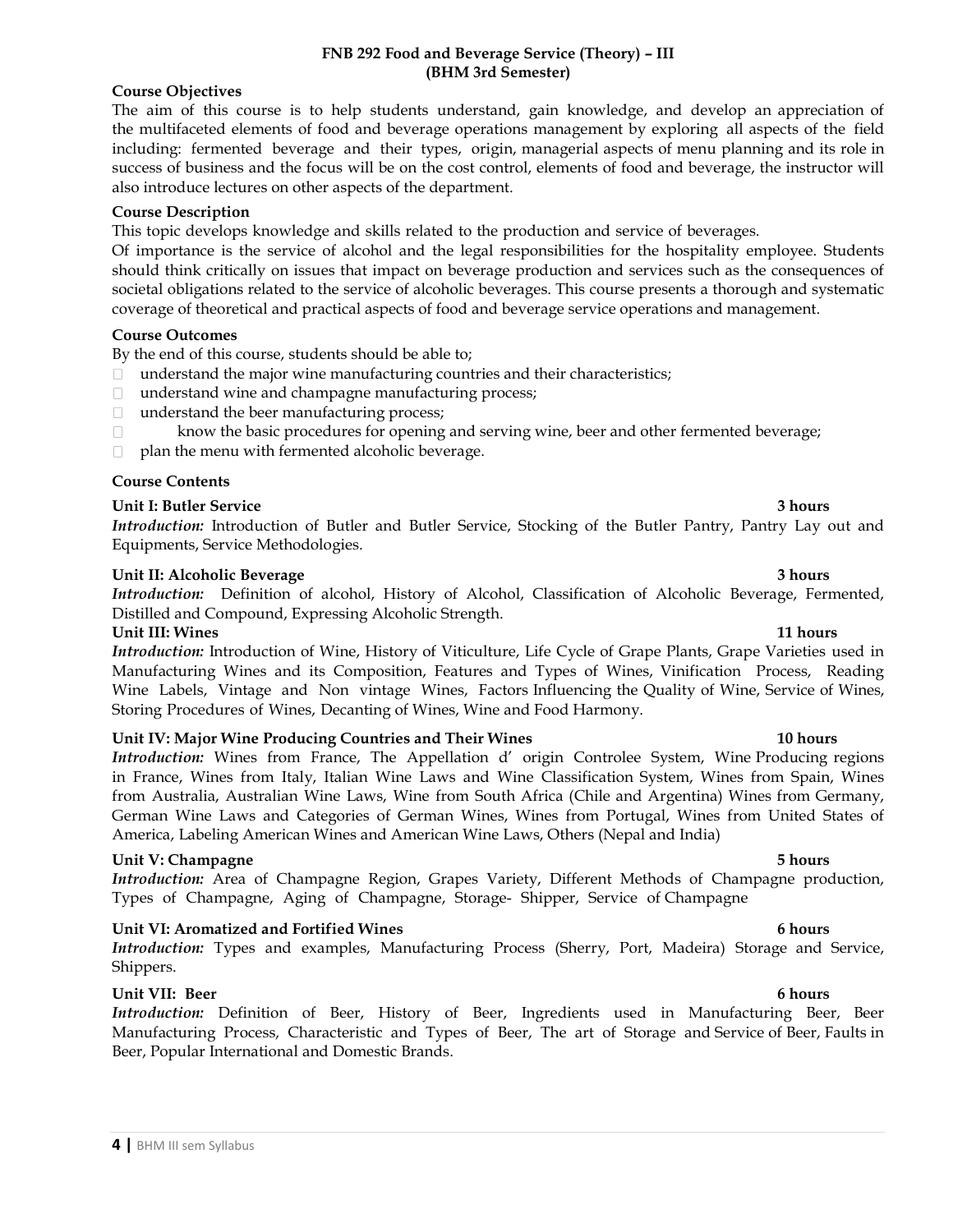## **Unit VIII: Distilled Alcoholic Beverages 4 hours**

*Introduction:* History and Definition of Spirits, Characteristics and Types of Distillations, Introduction and Types of Spirits, International Understanding and Measurement of Alcoholic Strength.

## **Basic Text**

Singaravelavan, R. *Food and Beverage Service.* New Delhi: Oxford University Press Publication.

## **References**

Andrews, S. *Food & Beverage Management.* New Delhi: Tata McGraw Hill. Lipinski, R A& Lipinski, K A .*The Complete Beverage Dictionary.* Van Nostrand Reinhold. New York. Fielden, C. *Exploring the World of Wines & Spirits.* WSET. London.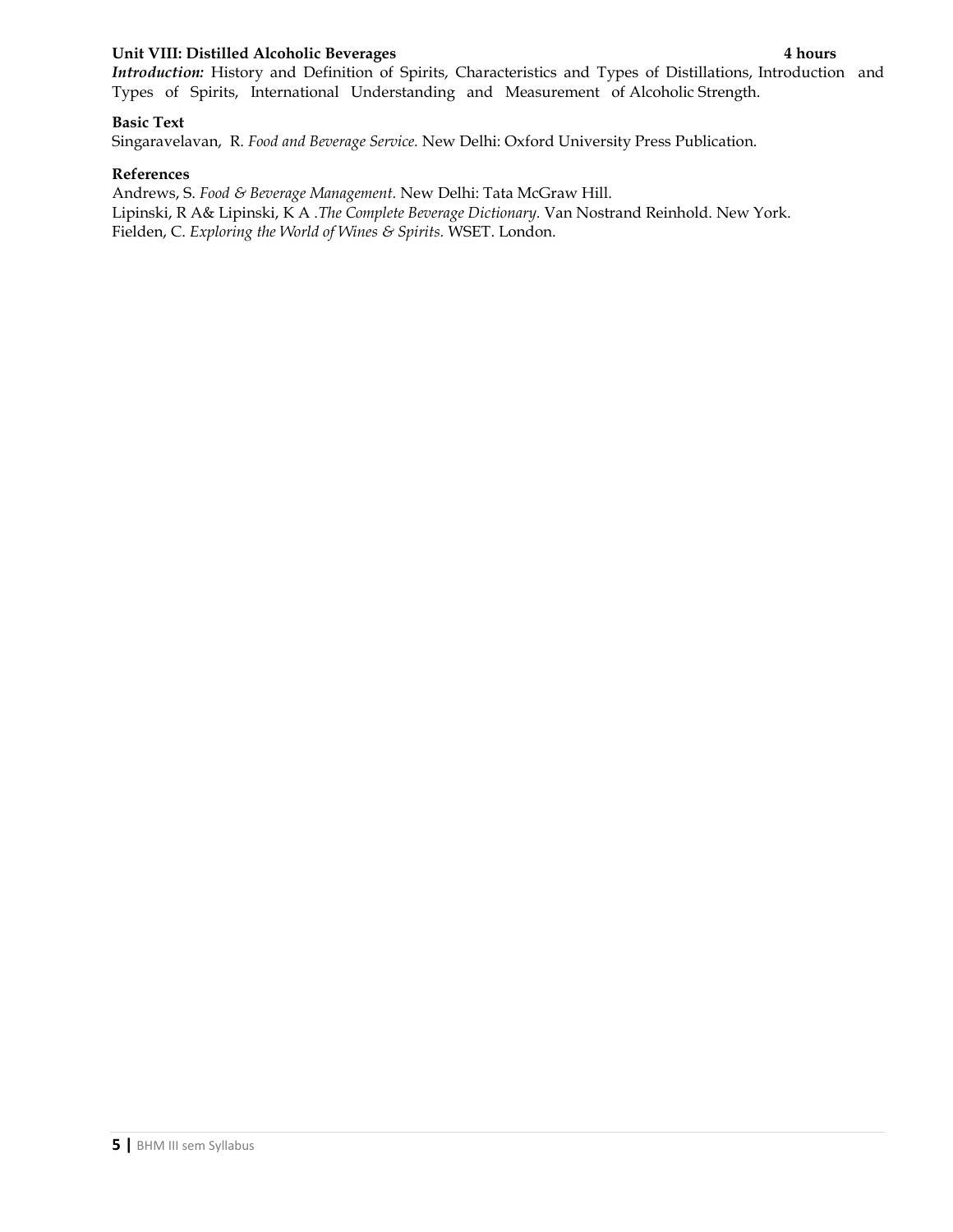## **FNB 292 Food and Beverage Service (Practical) – III (BHM 3rd Semester)**

## **Course Objectives**

The aim of this course is to help students understand, gain knowledge, and develop an appreciation of the multifaceted elements of food and beverage operations management by exploring all aspects of the field including: fermented beverage and their types, origin, managerial aspects of menu planning and its role in success of business and the focus will be on the cost control, elements of food and beverage, the instructor will also introduce lectures on other aspects of the department.

## **Course Description**

This topic develops knowledge and skills related to the production and service of beverages.

Of importance is the service of alcohol and the legal responsibilities for the hospitality employee. Students should think critically on issues that impact on beverage production and services such as the consequences of societal obligations related to the service of alcoholic beverages. This course presents a thorough and systematic coverage of theoretical and practical aspects of food and beverage service operations and management.

## **Course Outcomes**

By the end of this course, students should be able to;

- $\Box$  understand the major wine manufacturing countries and their characteristics;
- □ understand wine and champagne manufacturing process;
- $\Box$  understand the beer manufacturing process;
- know the basic procedures for opening and serving wine, beer and other fermented beverage;  $\Box$
- plan the menu along with fermented alcoholic beverage.

## **Course Contents 24 Hours**

How to Read the Wine Label? French Australian South American German Italian

Wine glasses and Dimensions Red Wine White Wine Champagne Sherry Taking wine Order and Suggesting Wine Opening of Wine Bottle Wine Tray Handling

The Service of Table Wine Using the Punt and free Handed Pouring

Use of serviette Direction and Protocol Refilling

Opening of Champagne The service of Champagne Sparkling and Champagne Using the Punt and free Handed Pouring Use of Serviette and Ice Bucket Direction and Protocol Refilling

Cheese and Wine Testing Varity of Cheese and Crackers Smell, Sight, Sip and Summarize Red Wine, White Wine & Rose Wine

Food and Wine Harmony examples Opening a Beer The Service of Beer Beer Storage and Draft Beer Understanding **Basic Text** Singaravelavan, R. *Food and Beverage Service.* New Delhi: Oxford University Press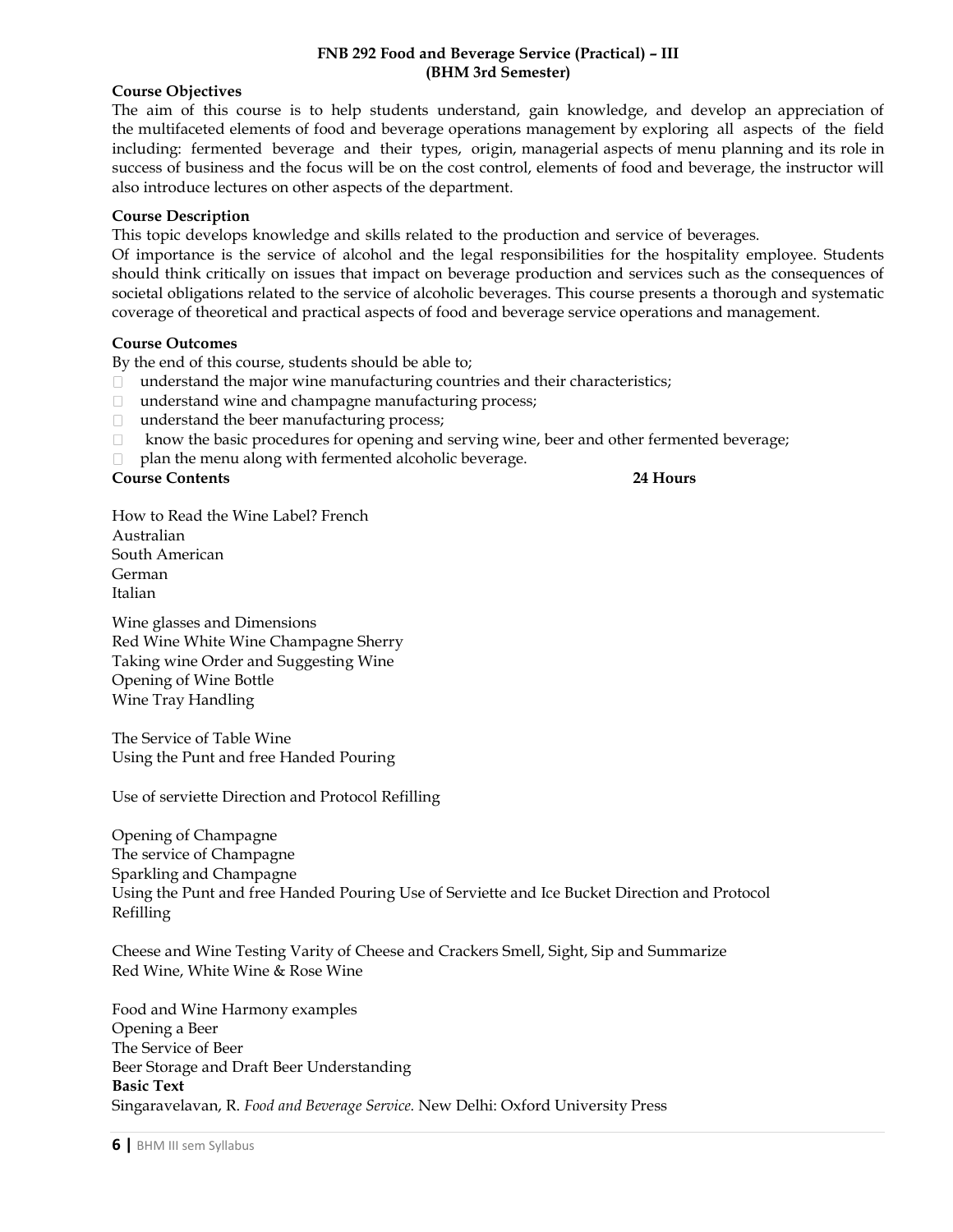Publication.

## **References**

Andrews, S. *Food & Beverage Management.* New Delhi: Tata McGraw Hill. Lipinski, R A and Lipinski, K A .*The Complete Beverage Dictionary.* Van Nostrand Reinhold. New York. Fielden, C. *Exploring the World of Wines & Spirits.*WSET. London

## **RDM 281 Room Division Management (Theory) – I (BHM 3rd Semester)**

## **Course Objectives**

The purpose of this course is to provide the students with a broad and integrative introduction of the hotel and its classification, hotel organization as well as front office department and its departmentalization. The course also attempts to enable the students to understand the role and functions of front office department.

## **Course Description**

This course presents a thorough and systematic coverage of introduction of hospitality, hotel industry, front office department of hotels and similar establishments and focuses on the basic functions of front office department including reservation, check-in and check-out process. It also covers the job responsibilities of front office staffs, guest rooms and its tariff, and front office operations.

## **Course Outcomes**

By the end of this course, students should be able to:

- □ understand hospitality and its origin;
- $\Box$  understand and explain the hotel and its classification;
- $\Box$  understand and explain the hotel organization, its departmentalization and front office organization;
- □ understand front office and its terminologies;
- $\Box$  understand computer applications in front office;
- understand front office operations including reservation, check-in and check-out.

## **Course Contents**

## **Unit I: Introduction to Hospitality Industry 2 hours**

*Introduction:* Origin and Growth of Hospitality Industry, Hotel - Definition and Core Areas.

## **Unit II: Classification of Hotels 6 hours**

The need for classification of hotel, Classification of Hotels and Other Types of Lodging, Standard Classification, Heritage hotels, Classification on the Basis of Size, Location, Clientele, Duration of Guest Stay, Basis of Level of Service, Ownership.

## **Unit III: Hotel organization 8 hours**

The Need of Organization, Vision and Mission Statement, Hotel Organization Chart of Large, Medium and Small Scale, Organization Chart of Front Office, Job Responsibilities of Front Office Staffs, Organization Chart of Support Departments of a Hotel, Engineering, Accounts, Human Resource, Security, Sales and Marketing, Purchase, Other Operating Departments such as Health Club and Spa, Sports Facilities, Communications, Transport.

## **Unit IV: Hotel Rooms 2 hours**

*Introduction:* Layout and Planning of Guest Rooms, Types of Rooms.

## **Unit V: Front Office 6 hours**

Room Tariff, Room Rate Designation, Meal Plans, Room Tariff Card, Front Office Terminology, Equipments in Front Office, Computer Applications in Front Office.

## **Unit VI: Front Office Operations 6 hours**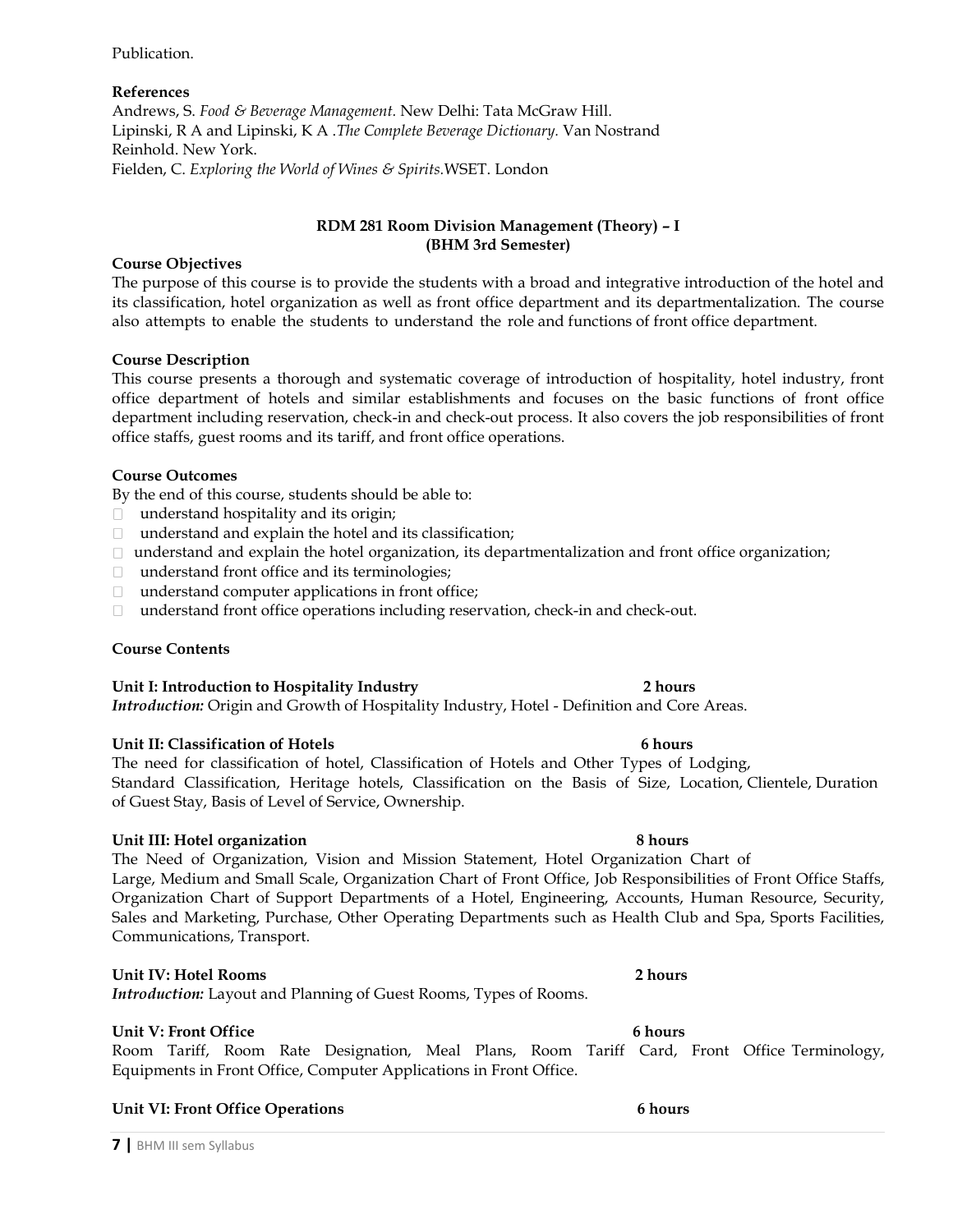The Guest Cycle, Receiving and Registration Procedures, Luggage Handling, The Occupancy Stage, Departure Procedures and Handling VIPs.

## **Unit VII: Reservation 6 hours**

*Introduction:* Types of Reservation, Sources of Reservations, Group Reservations, Reservation and Sales, Reservation Availability, Discount and Allowances.

## **Unit VIII: Front Office Responsibilities 6 hours**

Front Office Communication, Interdepartmental Relationships, Guest Relations,

## **Unit IX: Check Out Options 6 hours**

Check out Options, Methods of Settlement, Cashier's Report, Foreign Exchange Rules.

## **Basic Texts**

Kasavan, L. M., & Brooks, R. M, *Managing Front Office Operations:* AH&LA, Michigan, USA. Tewari, J. R. *Hotel Front Office – Operations and Management*: New Delhi: Oxford University Press

## **References**

Bhatnagar, S. K. *Front Office Management*: New Delhi: NCR Frank Bros. & Co. Andrews, S. *Front Office Management & Operations*: New Delhi: Tata McGraw Hill Education Pvt. Ltd. Bardi, J. A. *Hotel Front Office Management*: New Delhi: Wiley India Ltd.

## **RDM 291 Room Division Management (Practical) – I (BHM 3rd Semester)**

## **Course Objectives**

The purpose of this course is to provide the students with broad knowledge and skill of handling of front office equipment, technique of guest reservation, receiving, record keeping. This course also focuses the process of guests' departure and telephone handling techniques.

## **Course Description**

This course presents a thorough and systematic coverage of use of front office equipment, guest reservation procedures, guest receiving, registering and record keeping techniques, procedures of

guests' departure as well as telephone handling.

## **Course Outcomes**

By the end of this course, students should be able to:

- understand and use of Front Office Equipment;
- understand and practice in preparing for guest arrival;
- understand and practice in Receiving, Assigning, Registering, Rooming, and Departure of the guest;
- understand and handling telephone;
- understand and practice in filling up records and registers.

## **Course Contents**

Use of Front Office Equipment.

Practice in Preparing for Guest Arrivals: Individuals, Groups, VIPs, Crews etc. Practice in Receiving, Assigning, Registering, Rooming, and Departure of the Guests. Practice in Filling up Records and Registers. Handling Telephone Inquiries.

## **References**

Tewari, J. R..*Hotel Front Office – Operations and Management*: New Delhi: Oxford University Press Andrews, S. *Front Office Management & Operations*: New Delhi: Tata McGraw Hill

## **MIS 201 Introduction to Management Information System (BHM 3rd Semester)**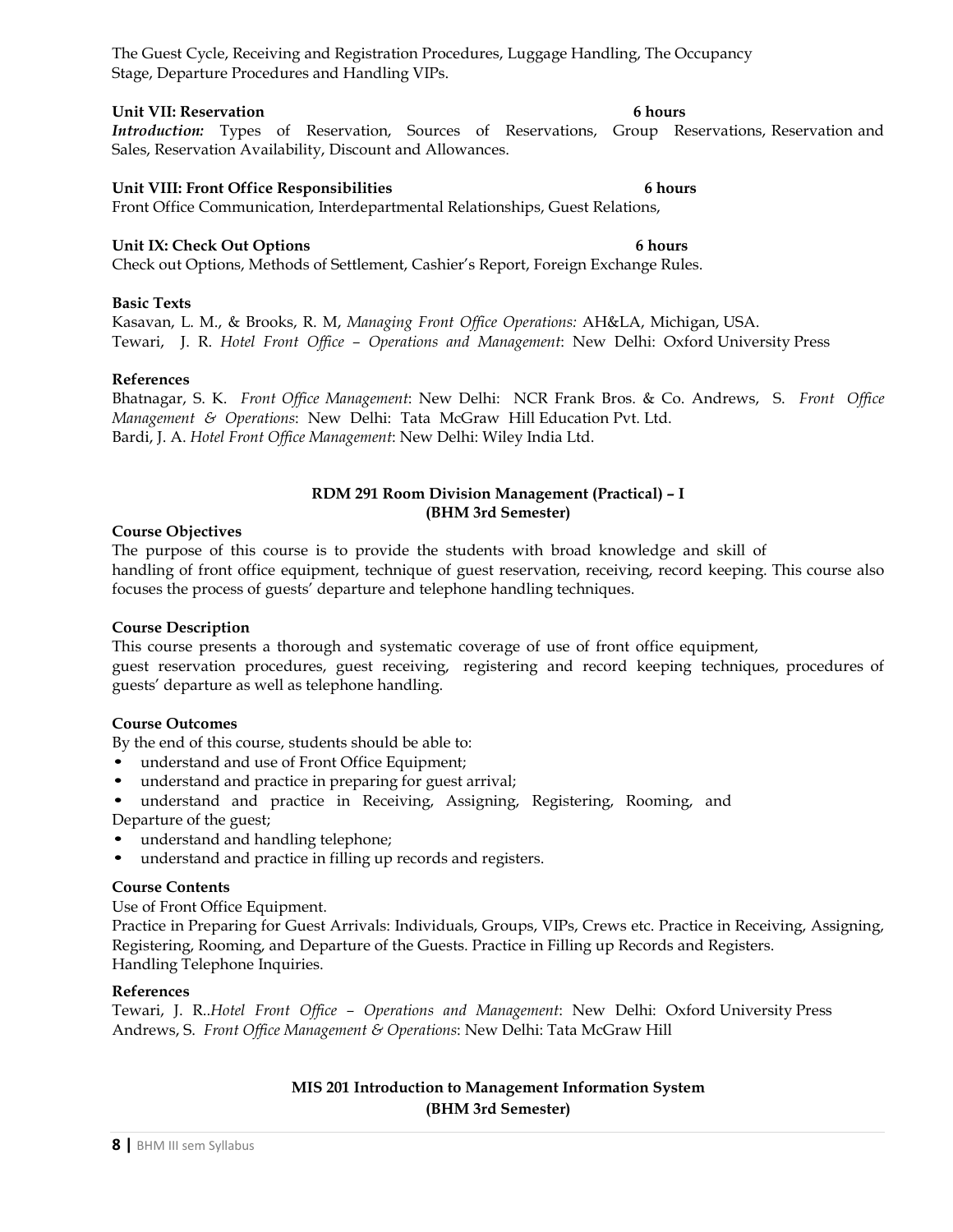## **Course Objectives**

The course will introduce students to comprehensive knowledge and understanding on information systems and its importance in business and management. It evaluates the role of the major types of information systems in a business environment and their relationship to each other, and assess the impact of the Internet and Internet technology on business electronic commerce and electronic business.

## **Course Description**

This course provides an introduction to information systems for business and management. It

is designed to familiarize students with organizational and managerial foundations of systems, the technical foundation for understanding information systems, the role of information systems in enhancing business processes and management decision making across the enterprise, and the process of building and managing systems in organizations. The course will focus on topics such as Internet and Internet technology, the Electronic Business and Electronic Commerce, the Information Technology (IT) Infrastructure, the Enterprise Applications. The course will provide students with information systems knowledge that is essential for creating successful and competitive firms.

## **Course Outcomes**

Upon completion of this course, students will be able to:

- understand the basic concepts and technologies used in the field of management information systems;
- $\Box$ have the knowledge of the different types of management information systems;
- understand the processes of developing and implementing information systems;  $\Box$
- understand the role of information systems in organizations, the strategic management processes, and the  $\Box$ implications for the management;
- develop an understanding of how various information systems work together to accomplish the  $\Box$ information objectives of an organization; and
- learn about the importance of managing organizational change associated with information systems  $\Box$ implementation.

## **Course Contents**

## **Unit I: Computer System 6 hours**

Introduction to computer technology, Types of Computer Systems, Computer System Concepts, Memory (Primary Storage, Secondary Storage, Cache), CPU- Central Processing Unit, Hardware (Input Devices, Output Devices), Software and its Classification

## **Unit II: Foundation of Information System 11 hours**

Data, Data processing, Information, Information System: concept, characteristics and need; Fundamental Resources of Information System, Potential Risks of Information System, Types of Information System (TPS, MIS, DSS, ESS); MIS: Objectives, characteristics, applications, benefits and limitations; Approaches, development, and implementations of MIS, Systems Development Life Cycle (SDLC) and its Stages, Success and Failure of MIS.

## **Unit III: Telecommunication and Network 5 hours**

Networking the Enterprise, The Concept of a Network, The Business Value of Telecommunications Networks, Types of Telecommunications Networks, Telecommunications Media, Network Topologies, Trends in Telecommunications.

## **Unit IV: Data Resource Management and DSS 12 hours**

Fundamental Data Concepts, Database structures, Database Development, Types of Databases, Technical Foundation of Database Management, Data warehouses and Data Mining, Decision Support in Business, Decision Structures, Decision Support Trends, Decision Support Systems, Online Analytical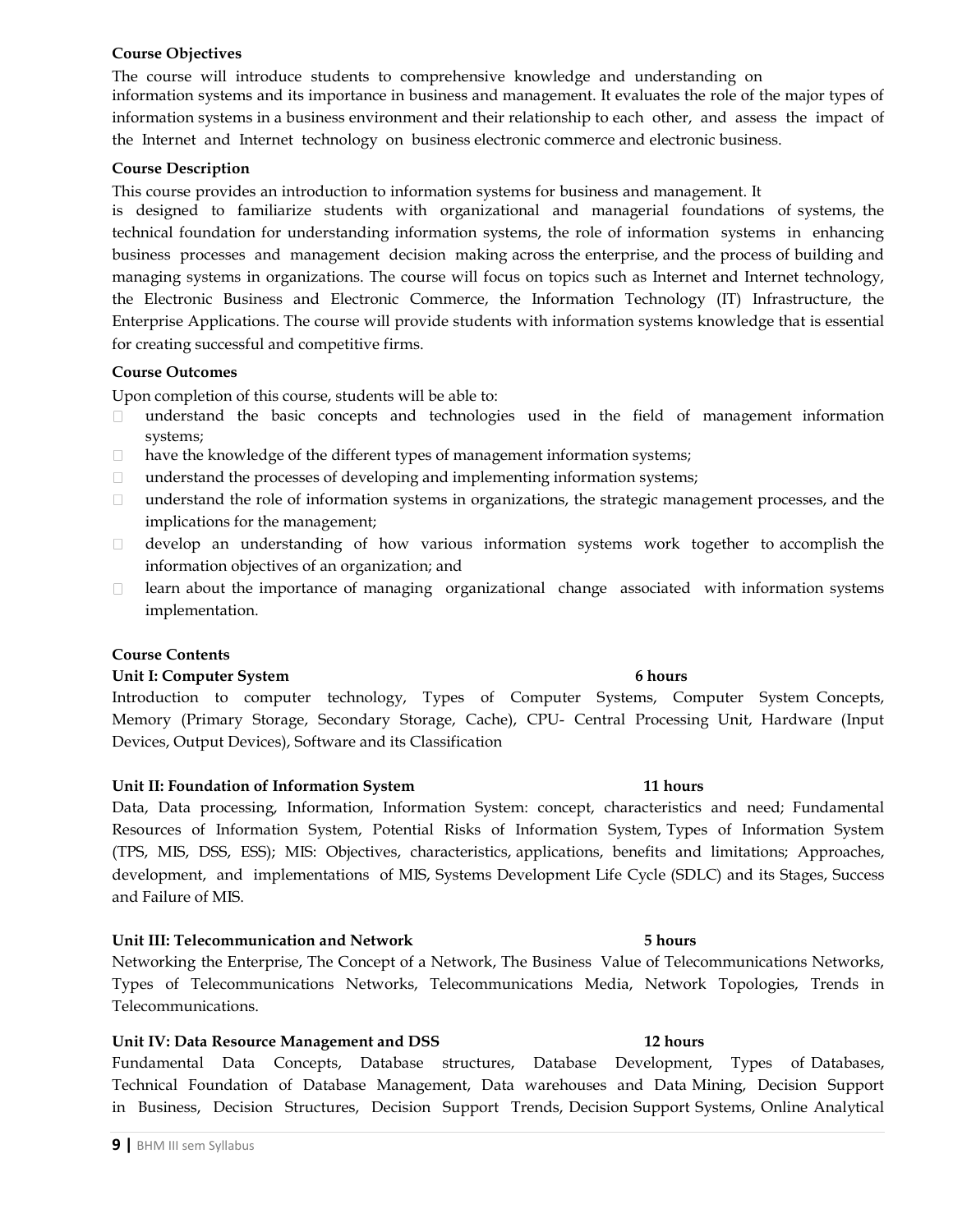Processing, Using Decision Support Systems. *Practical:* Microsoft Access, Database Design, Creating New Database, Setting up Tables, Form and Report Design.

## **Unit V:** Business Applications 8 hours

E-business systems, Customer Relationship Management (CRM), Three Phases of CRM, enefits and Challenges of CRM, Trends in CRM, Enterprise Resource Planning (ERP): concept, benefits and challenges, Trends in ERP, Supply Chain Management (SCM): concept, roles, benefits, challenges, and trends, Ecommerce Systems, E-Commerce and its scope, Essential e-Commerce Processes, Electronic Payment Processes

## **Unit VI: Functional Applications of Information System 6 hours**

Introduction to Information System, Characteristics of Information System, Computer Reservation System (CRS), Global Distribution System (GDS), Property Management Systems (PMS), Point of Sales Systems (POS)

## **References**

- 1. O'Brien, J. A, & Marakas, G. M. *Management Information Systems* New Work: McGraw Hill.
- 2. Kenneth, C. L., & Jane, P. L. *Management Information Systems.* New Jersey: Pearson Education.
- 3. Tesone, D. F. *Hospitality Information System & E-commerce.* New Jersey: John Wiley & Sons.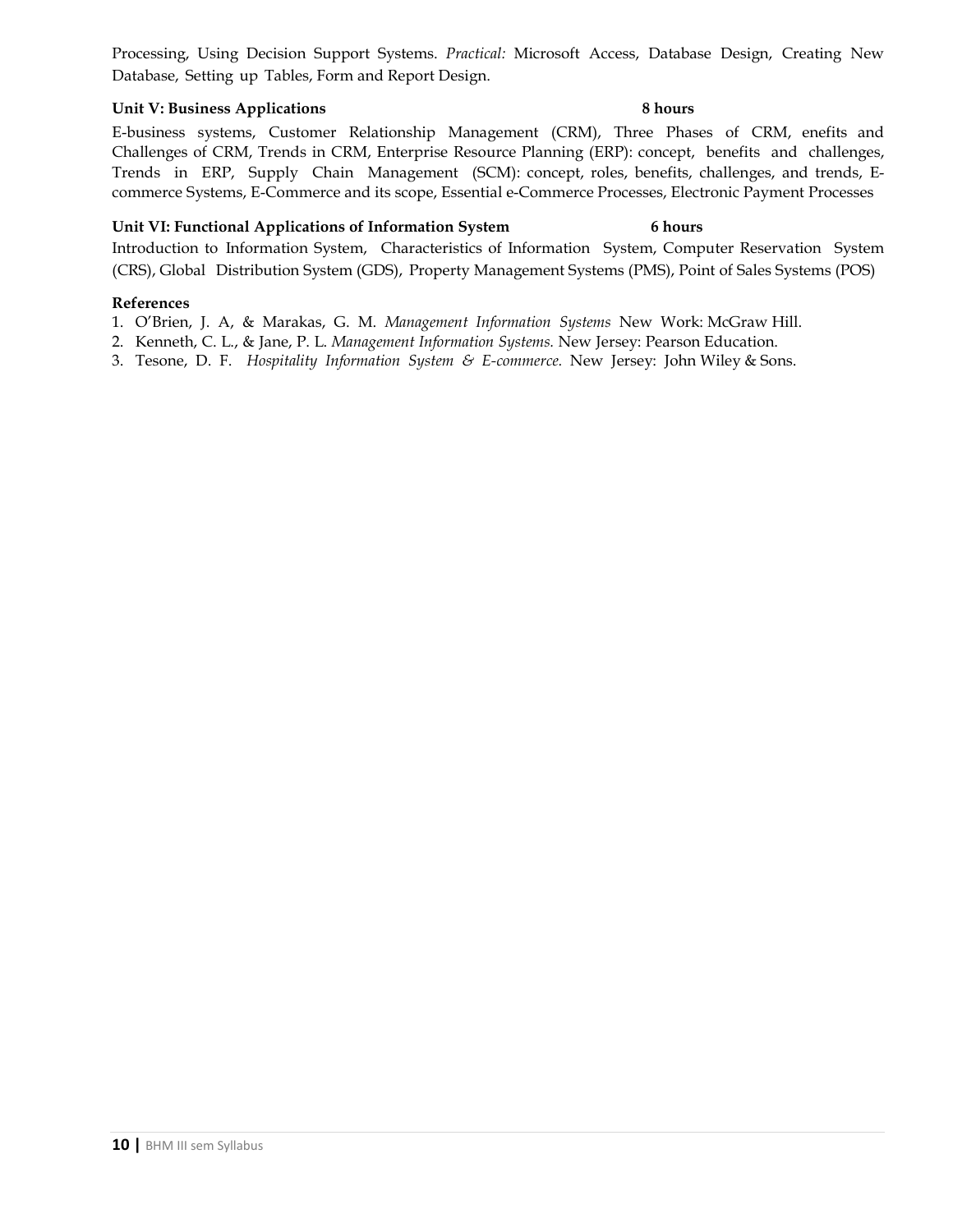## **SOC 101 Fundamentals of Sociology (BHM: 3rd Semester)**

## **Course Objectives**

The course aims to provide students with basic sociological concepts that will help students understand various ideas on society, culture, group, organizations, etc. By knowing all these concepts, students' knowledge on organization, business and management will be enhanced and such that they will be able to apply their enriched knowledge in their future career and endeavor.

## **Course Description**

This course presents basic ideas and foundations of sociology through an argument of various sociological variables, terms, terminology and subject matter. The course includes, besides an introduction to sociology, basic sociological ideas like society, culture, norms, values group. It comprises of social institution like religion, family, and others, which help students understand more about existing social structure. More importantly, course has tried to explain the basic sociological theories, social change and some emerging social perception, understanding on sexuality, crime and deviance. Moreover, Max Weber's theory of bureaucracy, group and group behavior, sociology theories of organization are not less important to include in the course, since they will entail a nexus between sociology and management and basic sociological tenet.

## **Course Outcomes**

By the completion of this course, the students should be able to:

- know the basic ideas on the emergence of sociology, methods of study, subject matter and nature of sociology;
- exhibit the understanding on the relationship of sociology with other social sciences and businessmanagement;
- express the knowledge on foundations of sociology like society, culture, group, norms, values, etc., along with ideas on sexuality, crime, etc;
- analyze various social institutions like family, economic institutions, religion;
- understand and evaluate basic sociological theories and it connotation to management;
- can discuss social stratification to view how societies are divided into different groups on the basis of power, prestige and property and create inequality;
- evaluate the ideas of social change and socialization.

## **Course Contents**

## Unit I: Introduction to sociology 6 hours

Meaning of sociology; nature of sociology; subject matter of sociology; emergence of sociology and methods of sociology along with brief description on the contribution of founders of sociology; Relationship of sociology with economics, psychology, political science and business management.

## **Unit II: Theoretical perspective in sociology 8 hours**

What is perspective?

*Functionalism*: Meaning, context, basic tenets or key assumptions: Functionalism of Emile Durkheim and Talcott Parsons (Basic ideas with criticism).

*Interactionism:* Meaning, context, basic tenets or key assumptions : Interactionism of George Herbert Mead and Herbert Blumer (Basic ideas and criticism).

*Conflict theory:* Meaning, context, basic tenets or key assumptions: Conflict theory of Karl Marx and Max Weber (basic ideas and criticism).

*Post modernism:* meaning, context, basic tenets or key assumptions: Post Modernism of Fredric Jameson and Jean Baudrillard (basic ideas and criticism).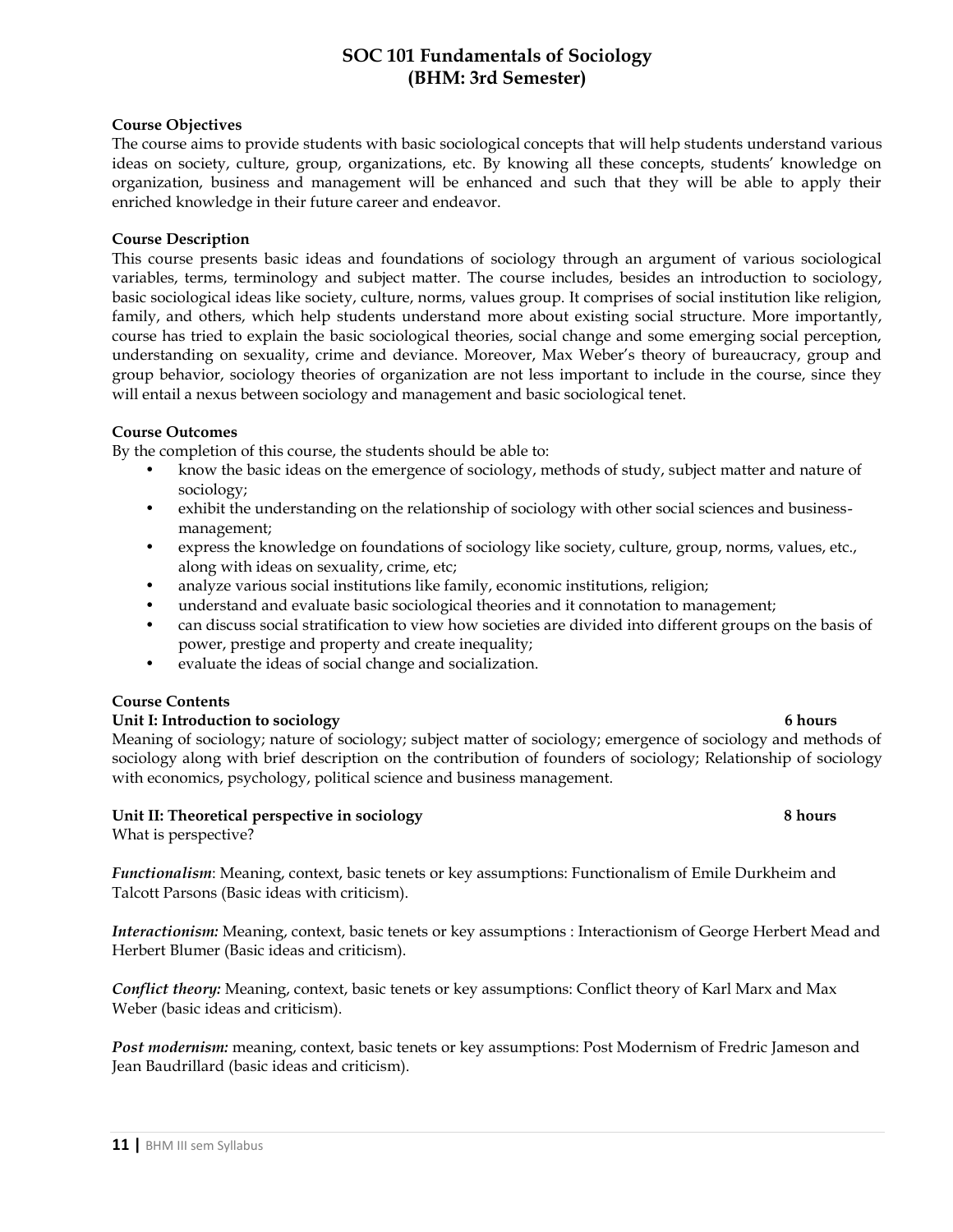## (primary and secondary socialization); theories of primary socialization; personality and socialization

*Group and organization:* Group- meaning, definition and features; types (various types with focusing on primary and secondary groups). Organization- meaning, definition (view from founding fathers of sociology); formal and informal organization; Max Weber's Bureaucracy; sociology of organization; work and leisure; group dynamics; dynamics of social capital

*Socialization:* Meaning, definition and function of socialization; agents of socialization; types of socialization

*Sexuality:* understanding sexuality; sexual issues (pornography, teen pregnancy, prostitution and sexual violence, sexual abuse)

*Crime and deviance:* Meaning, definition and difference between them *Conformity and sanction*: meaning and definition

## **Unit IV: Social stratification 7 hours**

Meaning definition and features; Functional and conflict approach to social stratification; Stratification and inequality; Class, caste, ethnicity and gender as various aspects of social stratification - Meaning, definition, features and Nepalese context.

## **Unit V: Social Institution 7 hours**

Meaning, definition, features, function and types (as required by subject matter): family, marriage, polity, economic institution, religion (along with dysfunction), educational institution; Conflict and functional approach to religion and education; Nepalese context.

## **Unit VI: Social change 6 hours** 6 hours

Meaning, definition and features; Factors of social change; Conflict approach to social change; Application and experiences in Nepalese society.

## **Basic Text**

1. Horton, P. B., & Haunt, C. L. Sociology. New Delhi: Tata McGraw Hill.

## **References**

- 1. Abraham, M. F. Contemporary Sociology: an introduction to concepts and theories. New Delhi: Oxford University Press.
- 2. Abraham, M. F. Modern Sociological Theory: An Introduction. New Delhi: Oxford University Press.
- 3. Bhandari, U. et al. Sociology for Management. Kathmandu: Buddha Academic Enterprises.
- 4. Etzioni, A. Modern Organization. New Delhi: Prentice Hall of India. Pvt. Ltd.
- 5. Haralombos, M., & Heald, R. M. Society: Themes and Perspective. New Delhi: Oxford University Press.
- 6. Inkeles, A. What is Sociology? An Introduction to Discipline and Profession. New Delhi: Prentice Hall of India Pvt. Ltd.
- 7. Macionis, J. J. Sociology. New Delhi: Dorling Kindersley (India) Pvt. Ltd.
- 8. Ritzer, G. Modern Sociological Theory. USA: McGraw-Hill Companies, Inc.
- 9. Solomon, M. R. Consumer Behaviour: Buying, Having and Being (8th ed.). New Delhi: PHI Learning Pvt. Ltd.
- 10. Turner, J. H. The Structure of Sociological Theory. Jaipur: Rawat publication.

## (youth, ethnic and age sub culture vis-a-vis society and organization, e.g. Consumer behavior, organizational

culture)

*Culture:* Meaning, definition, features and functions; types (material and non-material); subculture

Norms, values, status and role: meaning, definition and types; linkage to business and management

**Unit III: The foundations of society 14 hours** *Society:* Meaning, Definition, nature and types (Industrial and pre-industrial).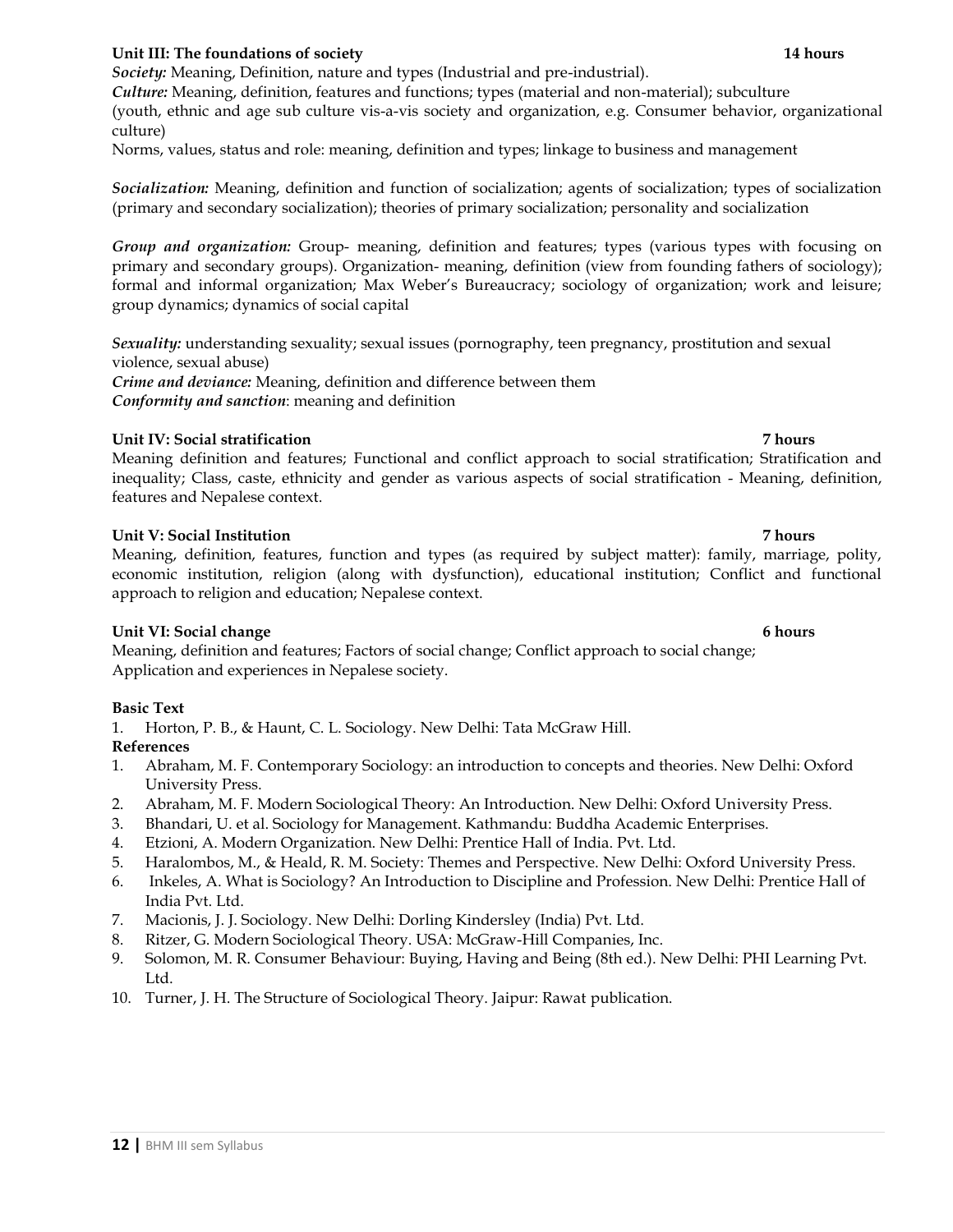## **ACC 125 Hospitality Accounting - I (BHM 3rd Semester)**

## **Course Objectives**

The major purpose of this course is to provide the basic introduction and impart an

elementary knowledge of financial accounting to the students of hospitality management. Moreover, this course focuses on the importance and major areas where the accounting system is essential. This course also attempts to enable students to understand how the different financial statements are prepared and how to read them. Besides, this course enhances the analytical knowledge of students in carrying financial accounting activities and decisions through the analysis of relevant case (s).

## **Course Description**

This course presents a systematic coverage of different concepts, assumptions and principles

of financial accounting. It also focuses on the basic accounting practices such as journalizing the transaction, posting them in to general and special ledgers, Preparation of cash and banks and trial balance. Likewise it also describes about how to prepare different financial statements like income statement, departmental statements, balance sheet and statement of cash flow. This course also focuses on the study and analysis of relevant case (s) in each unit.

## **Course Outcomes**

After completion of the course, the students must be able to:

- understand and explain the basic financial accounting principles and assumptions
- understand and explain the roles and importance of accounting system to any business organizations
- understand and explain the systematic records of financial transactions, classify and posting them into ledgers
- understand and examine the procedures of preparation of different financial statements
- understand and examine the preparation of departmental statements of hotel outlets.
- understand and analyze, interpret and communicate the financial results to the different stakeholders
- understand and analyze how the cases are dealt in different financial accounting processes.

## **Course Contents**

## **Unit I: Introduction to Accounting 4 hours**

*Introduction:* Book Keeping Verses Accounting, Objectives of Accounting, Branches of Accounting, Accounting function in the hospitality industry, Users of accounting information, Generally Accepted Accounting Principles (business entity concept, money measurement concept, going concern concept, accounting period concept, cost principle, matching principle, revenue realization principle), Cash Verses Accrual Accounting, Accounting Process/Cycle. [A case study]

## **Unit II: Accounting for Business Transactions 10 hours**

*Introduction:* Double Entry Accounting, Rules for Debit and Credit (both traditional and modern), Journalizing Financial Transactions, Posting Financial Transactions into General ledger (vertical format), Special Journals (purchase, sales, purchase return and sales return journals/books), Cash and Bank Books